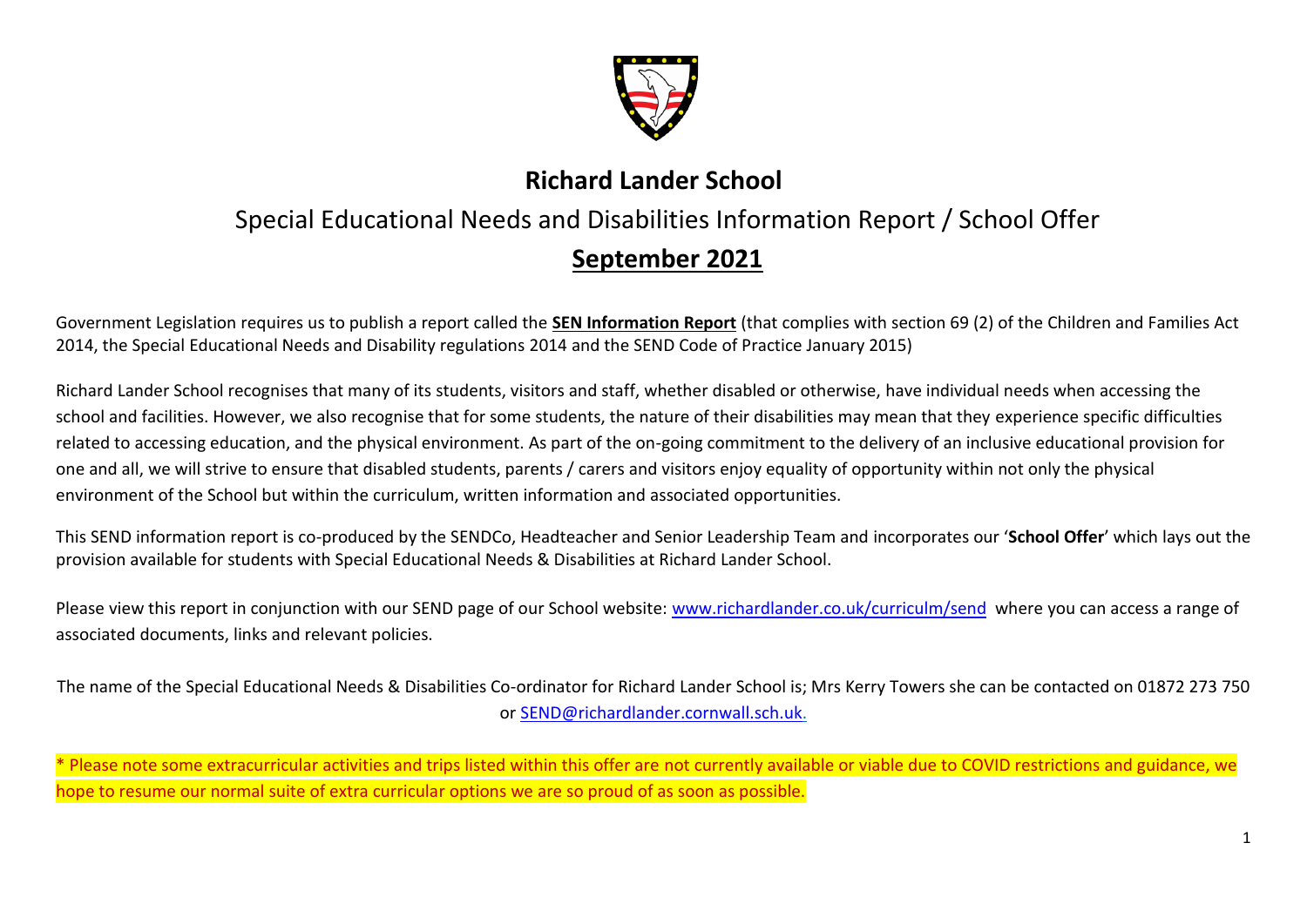**Every child at Richard Lander School is special and should experience success and reward wherever possible. Each individual should be given the opportunity to grow in confidence and to achieve their potential. There can be barriers to learning for any child at any time, or of course such barriers can be on-going.**

Within this broad framework it is important that we support those students who, for whatever reason, are not able to fully access the curriculum or who may have social, emotional or mental health needs so that their needs are met and they are able to thrive.

Our Special Educational Needs and Disabilities (SEND) work means that students with any such need are properly identified, supported and their progress and welfare is monitored. Students are very much involved in this process as well as their parents, through the EHCP annual review and Learning Passport processes. We also have effective communication with our primary partner schools, so that we ensure a positive and successful transition as students enter the secondary school phase.

At Richard Lander we use the graduated response and follow the Assess, Plan, Do, Review cycle with our SEND students who are part of our RON (Record of Need)

The graduated response starts at a whole school level with Universal provision, (Wave 1) of Quality First Teaching as the basis of inclusive teaching for all learners. Targeted provision or SEN Support (SENS) (Wave 2) is where students may have more additional needs, needs that require intervention, external agency support etc. Specialist provision (Wave 3), whereby a statutory assessment can take place and an Education Health and Care plan could be issued, students within this wave require a higher level of intervention and support from both home, school and external agencies.

We use the LA guidance to inform our practice and evidence the APDR cycle via a one-page profile we like to call a Learning Passport. Learning Passports are additional to EHCP Annual Reviews and standard in house statutory home reporting systems, such as an annual school report.

As part of the APDR cycle we offer a range of different support packages, interventions and approaches based on and suited to individual need. Our support is tailored where necessary and uses the main categories of need and associated best practice to support the need as describe within the SEND Code of Practice and the graduated response in mainstream schools.

SEND Code of Practice, p18

**The broad areas of need described in the SEND Code of Practice are:**

- Communication and Interaction
- Cognition and Learning
- Social, emotional and Mental health
- Sensory and /or Physical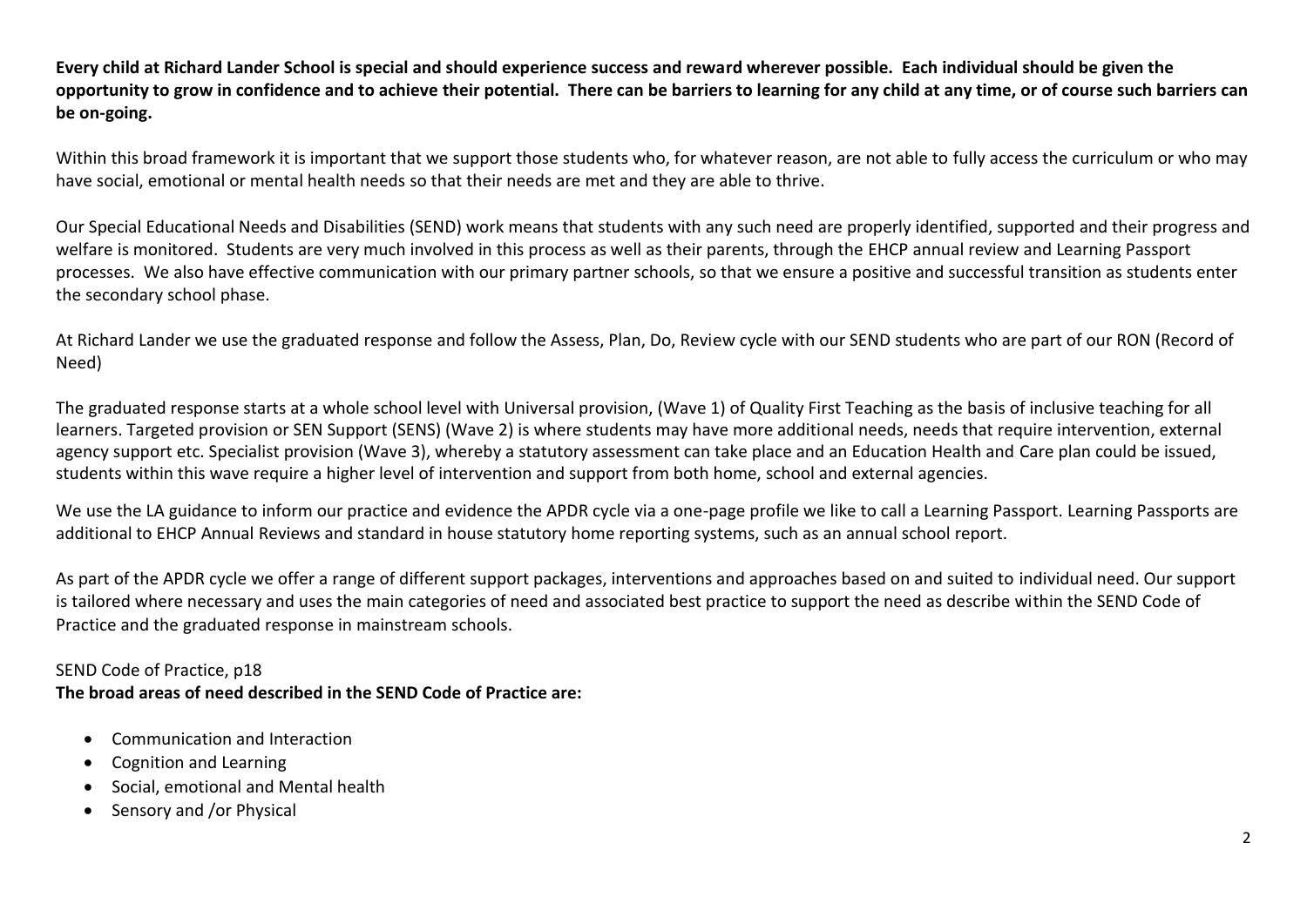*\*\* Pupils may have needs in more than one area.*

# **The levels of support and provision offered by Richard Lander School: September 2021**

| Our School Offer: September 2021 | <b>Whole School Approaches.</b>                                                                                                                                                                                                                                                                         | <b>Additional Targeted support and</b>                                                                                                                                                                                                                                                                                                                                                                                                                                                                                                    | Specialist Individualised support and provision                                                                                                                                                                                                                                                                                                                                                                       |
|----------------------------------|---------------------------------------------------------------------------------------------------------------------------------------------------------------------------------------------------------------------------------------------------------------------------------------------------------|-------------------------------------------------------------------------------------------------------------------------------------------------------------------------------------------------------------------------------------------------------------------------------------------------------------------------------------------------------------------------------------------------------------------------------------------------------------------------------------------------------------------------------------------|-----------------------------------------------------------------------------------------------------------------------------------------------------------------------------------------------------------------------------------------------------------------------------------------------------------------------------------------------------------------------------------------------------------------------|
|                                  | The Universal offer to all our children /                                                                                                                                                                                                                                                               | provision offer.                                                                                                                                                                                                                                                                                                                                                                                                                                                                                                                          | offer.                                                                                                                                                                                                                                                                                                                                                                                                                |
| 1: The Curriculum.               | young people.<br>A broad and balanced<br>$\bullet$                                                                                                                                                                                                                                                      | Tailored timetables and<br>$\bullet$                                                                                                                                                                                                                                                                                                                                                                                                                                                                                                      | Personalised timetables as appropriate,<br>$\bullet$                                                                                                                                                                                                                                                                                                                                                                  |
|                                  | curriculum is offered to all<br>students.<br>Inclusive and differentiated<br>teaching strategies.<br>Specialist teaching staff.<br>$\bullet$<br>Streamlined options route<br>$\bullet$<br>tailored to students' ability and<br>needs.<br>Homework Club.<br>Whole school literacy strategy.<br>$\bullet$ | curriculum provisions which<br>can include small group<br>work /specialised<br>interventions such as:<br>literacy, numeracy, touch<br>typing, handwriting, social<br>skills, life skills, 'Draw and<br>Talk', 'TIS', physiotherapy,<br>Exam Access Arrangements,<br>Dyslexia support and<br>resources, individual<br>behaviour management<br>plans, manual handling<br>plans, intimate care plans.<br>Access to the LRSC (Learning<br>resources Support Centre)<br>Time out cards.<br>The Graduated approach:<br>Assess, Plan, Do Review. | including a range of activities<br>additional to the Whole School offer.<br>Access to additional / alternative<br>$\bullet$<br>qualifications such as: ASDAN, Entry<br>Level Functional Skills, other accredited<br>qualifications as appropriate.<br>Alternative provision options at CHES,<br>$\bullet$<br>local Short Stay School providers /<br>external provisions as appropriate.<br>TA support as appropriate. |
| 2: Teaching and Learning.        | Dyslexia Friendly School status.<br>$\bullet$                                                                                                                                                                                                                                                           | <b>Individual Learning</b><br>$\bullet$                                                                                                                                                                                                                                                                                                                                                                                                                                                                                                   | Small group provision, where<br>$\bullet$                                                                                                                                                                                                                                                                                                                                                                             |
|                                  | Use of ICT across curriculum.                                                                                                                                                                                                                                                                           | Passports.                                                                                                                                                                                                                                                                                                                                                                                                                                                                                                                                | appropriate.                                                                                                                                                                                                                                                                                                                                                                                                          |
|                                  | Differentiated tasks matched to                                                                                                                                                                                                                                                                         | VI and HI strategies<br>embedded across                                                                                                                                                                                                                                                                                                                                                                                                                                                                                                   | Learning resource support centre                                                                                                                                                                                                                                                                                                                                                                                      |
|                                  | ability.                                                                                                                                                                                                                                                                                                | curriculum.                                                                                                                                                                                                                                                                                                                                                                                                                                                                                                                               | (LRSC) including our Nurture provision.<br>TA support, where appropriate.<br>$\bullet$                                                                                                                                                                                                                                                                                                                                |
|                                  | Autism friendly school status.<br>$\bullet$<br>Termly progress reports and                                                                                                                                                                                                                              |                                                                                                                                                                                                                                                                                                                                                                                                                                                                                                                                           |                                                                                                                                                                                                                                                                                                                                                                                                                       |
|                                  | wider assessments such as BFL's                                                                                                                                                                                                                                                                         |                                                                                                                                                                                                                                                                                                                                                                                                                                                                                                                                           |                                                                                                                                                                                                                                                                                                                                                                                                                       |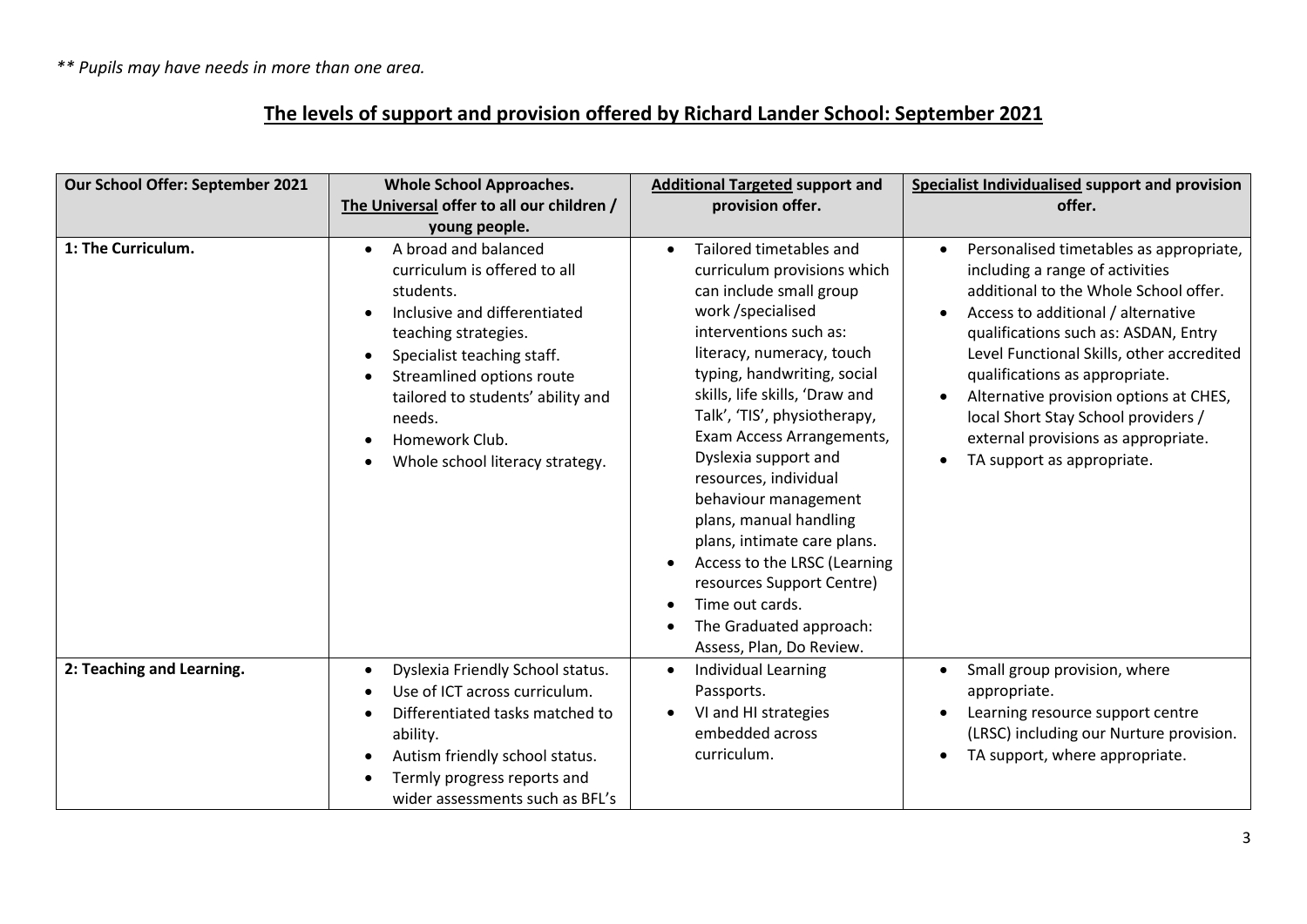|                                          | (Behaviour for Learning<br>measures)<br>Praise and Reward systems<br>$\bullet$<br>embedded across school.<br>Clear and consistent behaviour<br>policy embedded across school.<br>Variety of individual paired and<br>$\bullet$<br>group tasks.<br>SEND initial concern referral<br>form.<br>Whole staff SEND training and<br>$\bullet$<br>information sharing.<br>SEND representatives in all<br>$\bullet$<br>departments.<br>Regular SEND updates for<br>teaching staff regarding<br>individual students. | ASD & Dyslexia friendly<br>$\bullet$<br>strategies embedded across<br>the curriculum.<br>Autism Champion within<br>School.<br>Coloured papers, coloured<br>exercise books, coloured<br>overlays, where<br>appropriate.<br>Individual ICT options<br>encouraged, e.g. coloured<br>screen changer, where<br>appropriate.<br>Laptops and specialist ICT<br>$\bullet$<br>programmes for student<br>use, where appropriate.<br>Strategies for specific needs<br>$\bullet$<br>distributed.<br>Seating Plans.<br>$\bullet$<br>TA support across lessons,<br>where appropriate.<br>Regular record keeping,<br>$\bullet$<br>tracking and assessment.<br>Exam Access Arrangements.<br>Small group teaching / Focus<br>Group.<br>The Graduated approach:<br>Assess, Plan, Do Review. | Class teacher / tutor / TA attendance at<br>$\bullet$<br><b>EHCP Annual Reviews to inform</b><br>planning.<br>Additional support for PP students. PP<br>ELM's KS3 and KS4<br>Specialist resources and equipment.<br>Outreach support and advice from<br>Special Schools if required.<br>ARB County Moderation.<br>Partner ARB and Special School<br>students work moderation.<br>Support from partner / external<br>agencies. (see page 7, 8 & 9) |
|------------------------------------------|------------------------------------------------------------------------------------------------------------------------------------------------------------------------------------------------------------------------------------------------------------------------------------------------------------------------------------------------------------------------------------------------------------------------------------------------------------------------------------------------------------|---------------------------------------------------------------------------------------------------------------------------------------------------------------------------------------------------------------------------------------------------------------------------------------------------------------------------------------------------------------------------------------------------------------------------------------------------------------------------------------------------------------------------------------------------------------------------------------------------------------------------------------------------------------------------------------------------------------------------------------------------------------------------|---------------------------------------------------------------------------------------------------------------------------------------------------------------------------------------------------------------------------------------------------------------------------------------------------------------------------------------------------------------------------------------------------------------------------------------------------|
| 3: Self-Help skills and<br>independence. | <b>Personal Social Health Education</b><br>$\bullet$<br>(PSHE) standalone curriculum /<br>embedded across all curriculum<br>areas of school.<br>Student Leaders / Subject<br>$\bullet$<br>leader's / Lead learners scheme.                                                                                                                                                                                                                                                                                 | Small group interventions<br>$\bullet$<br>with clear success criteria.<br>As listed in section1.<br><b>Student Support pastoral</b><br>$\bullet$<br>support team.<br><b>SEND &amp; SEMH Interventions</b><br>programme.                                                                                                                                                                                                                                                                                                                                                                                                                                                                                                                                                   | Practical assistance for physically<br>$\bullet$<br>impaired / disabled students.<br>Supported access to extra-curricular<br>activities, where appropriate.<br>Break and lunchtime supervision,<br>where appropriate.                                                                                                                                                                                                                             |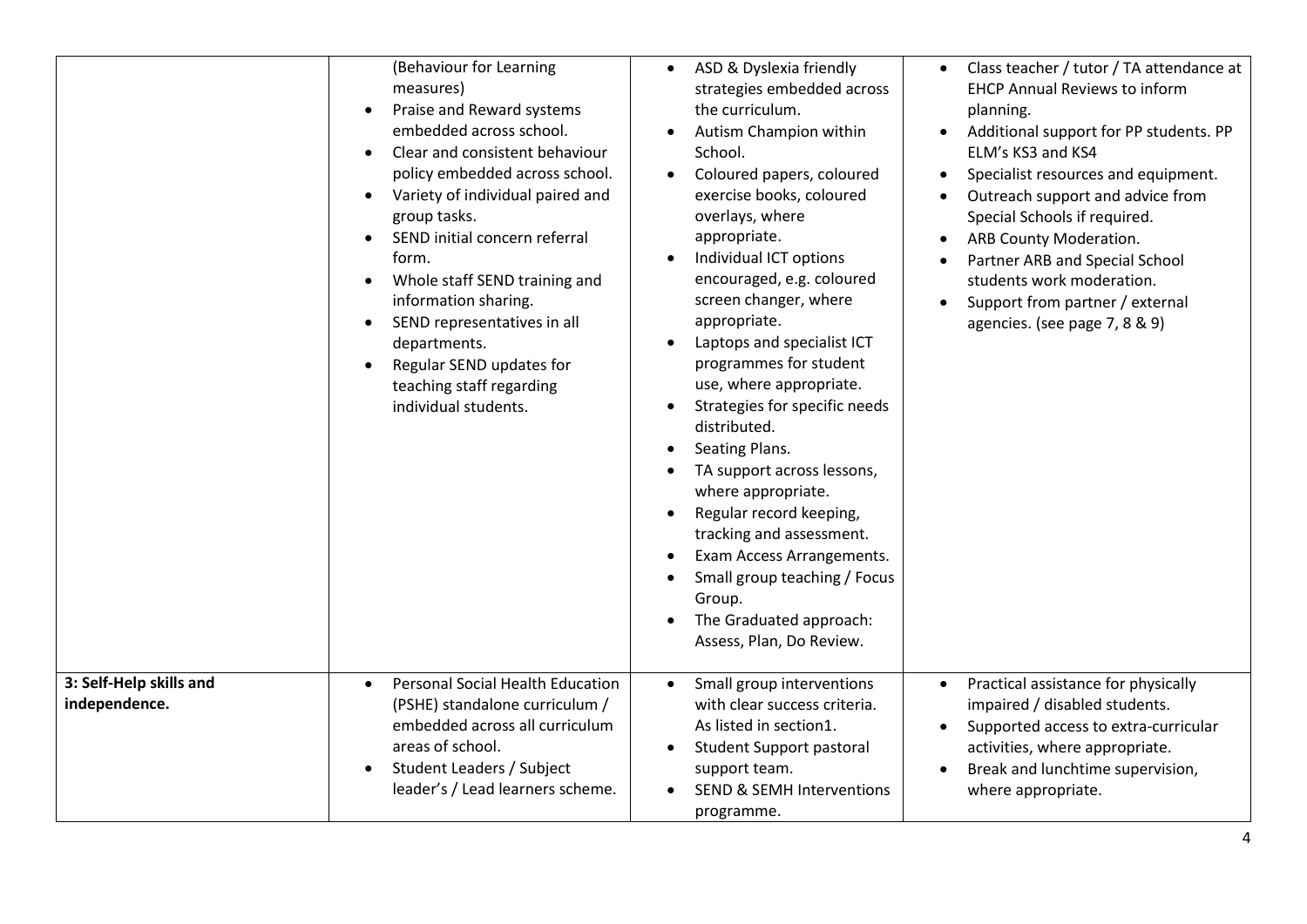|                                                | Focus on independent learning<br>skills. Variety of independent<br>and group tasks.<br>Regular marking and feedback to<br>inform next steps.<br>Access to the LRSC (Learning<br>resources support centre) for<br>private study and Hmk<br>completion.<br>Independent home study / Show<br>My Homework.<br>Wide variety of extra-curricular<br>activities.<br>School nurse drop in and referral<br>system.<br>Targeted Youth Worker 2 weekly<br>drop in and referral system.<br>Student leader's / buddy system.<br>$\bullet$<br>Vertical KS3 and yr.10 & yr. 11<br>$\bullet$<br>bespoke tutor programme.<br>Assembly schedule / Lander<br>Talks / Lander Debate's.<br>School Accessibility plan.<br>Work experience / Careers<br>programme.<br>DDA compliance policies in<br>place. | Positive behaviour support<br>$\bullet$<br>plans which can include<br>time out cards, time in the<br>Nurture provision, and<br>adapted curriculum as<br>appropriate.<br>Specific programmes to<br>$\bullet$<br>develop students'<br>confidence, attitudes to<br>learning, discrete groups.<br>Differentiated tasks.<br>$\bullet$<br>Careers South West (CSW)<br>$\bullet$<br>in school targeted support<br>for specific students.<br>In house bespoke careers<br>$\bullet$<br>advice and guidance. | Individualised rewards / incentives<br>$\bullet$<br>scheme.<br>Referrals to and liaison with external<br>$\bullet$<br>agencies / community groups and<br>social inclusion schemes.<br><b>ERWM (Emotional Resilience &amp;</b><br>Wellbeing mentor) Miss Angilley.<br>Volunteer school counsellor. 1 day a<br>week.<br>Young person social prescriber, 1 day a<br>$\bullet$<br>week.<br>Volunteer youth worker, 1 day a week.<br>$\bullet$<br>TWY (Targeted Youth Worker) drop in<br>sessions. |
|------------------------------------------------|-------------------------------------------------------------------------------------------------------------------------------------------------------------------------------------------------------------------------------------------------------------------------------------------------------------------------------------------------------------------------------------------------------------------------------------------------------------------------------------------------------------------------------------------------------------------------------------------------------------------------------------------------------------------------------------------------------------------------------------------------------------------------------------|----------------------------------------------------------------------------------------------------------------------------------------------------------------------------------------------------------------------------------------------------------------------------------------------------------------------------------------------------------------------------------------------------------------------------------------------------------------------------------------------------|-----------------------------------------------------------------------------------------------------------------------------------------------------------------------------------------------------------------------------------------------------------------------------------------------------------------------------------------------------------------------------------------------------------------------------------------------------------------------------------------------|
| 4: Health, wellbeing and emotional<br>support. | Student Support pastoral<br>support team.<br>Pastoral managers for each year<br>$\bullet$<br>group.<br>Dedicated Safeguarding officer<br>and deputy.<br><b>Personal Social Health Education</b><br>(PHSE) curriculum.                                                                                                                                                                                                                                                                                                                                                                                                                                                                                                                                                               | In School Emotional<br>$\bullet$<br>resilience and wellbeing<br>mentor.<br>In School Pupil Premium,<br>Effective Learning mentor's.<br>TA support / Key adult<br>$\bullet$<br>meetings where<br>appropriate.                                                                                                                                                                                                                                                                                       | Student access to meet with key<br>$\bullet$<br>worker as required.<br>Students are supported in person<br>centred planning with specific targets<br>and measurable outcomes.<br>MAM (Multi Agency meetings)<br>$\bullet$<br>Child in Need (CHIN) meetings.<br>$\bullet$<br>Child Protection meetings (CP)<br>$\bullet$<br>Annual Review / EHCP meetings.                                                                                                                                     |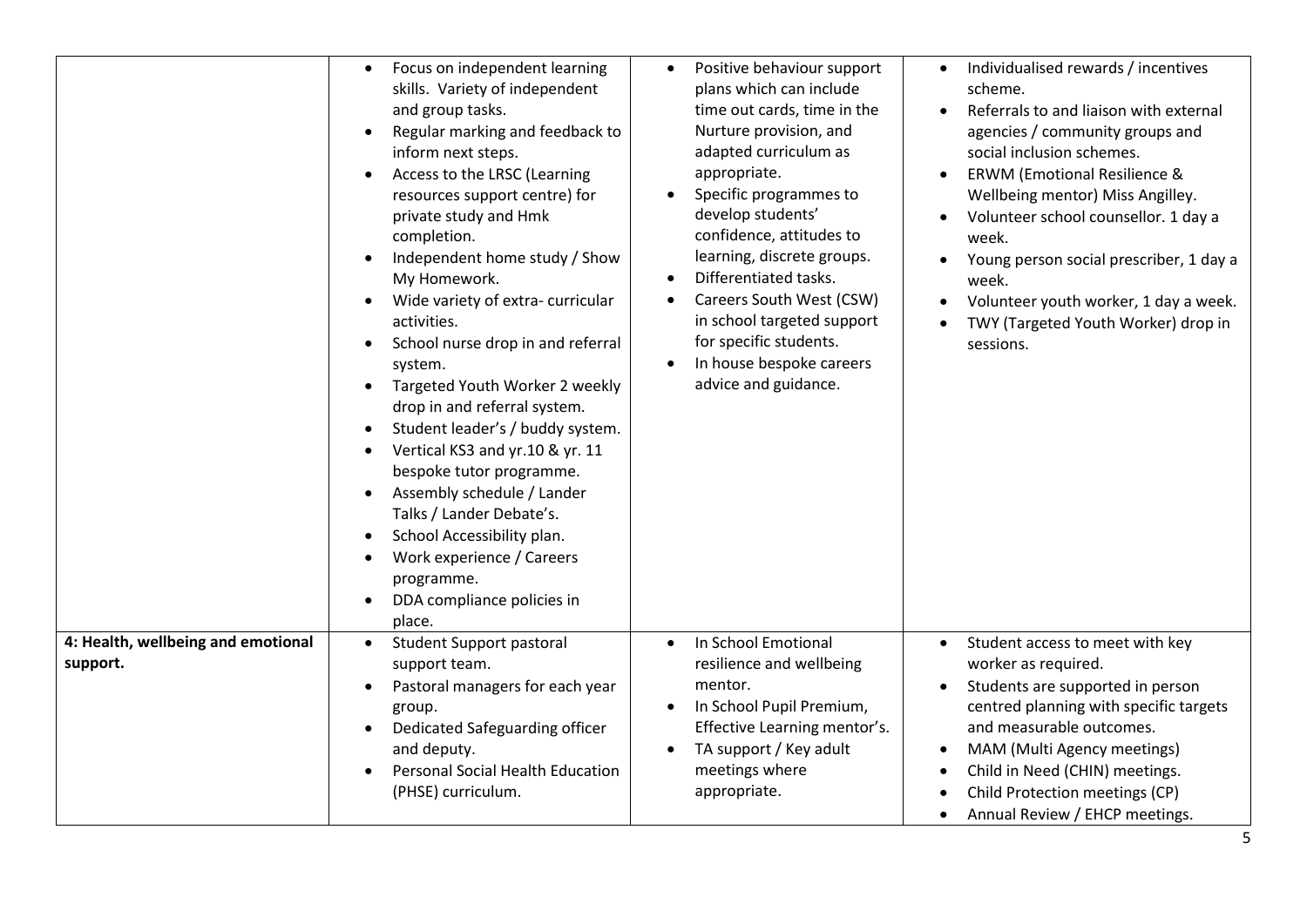|                                      | Vertical tutor group system,<br>$\bullet$<br>peer mentors.<br>Praise and reward system.<br>$\bullet$<br>Head Student leaders' scheme /<br>$\bullet$<br>School Council.<br>Wide variety of extra-curricular<br>$\bullet$<br>activities.<br>Focus on in school rewards.<br>$\bullet$<br>Assembly schedule / Lander<br>$\bullet$<br>Talks / Lander Debate's.<br>Inter Community Sports / Sports<br>Day.<br>School nurse drop in and referral<br>$\bullet$<br>system.<br>Healthy School's / healthy<br>$\bullet$<br>workplace status<br>Weekly student led respect and<br>$\bullet$<br>diversity groups.<br>School medical officer and First<br>Aid team.<br>Range of School policies as<br>appropriate (please see policies<br>section on School website) | Learning Passports where<br>$\bullet$<br>appropriate.<br>Positive behaviour plans<br>including time out cards,<br>time in our Nurture area,<br>adapted timetables.<br>Access to the LRSC for<br>$\bullet$<br>Nurture and specialised<br>interventions including<br>'bunnie crew' and Garden<br>therapy.<br>Careers South West (CSW)<br>$\bullet$<br>targeted in school support.<br>Referrals and signposting to<br>partner agencies (see page<br>7, 8 & 9<br><b>SEND &amp; SEMH Interventions</b><br>programme. | Regular contact with parents and<br>$\bullet$<br>carers as required.<br>Referrals to external partner agencies<br>such as CAMHS and Educational<br>Psychologists etc.<br>(See page 7, 8 & 9 for full details.)<br><b>ERWM (Emotional Resilience &amp;</b><br>$\bullet$<br>Wellbeing mentor) Miss Angilley.<br>Volunteer school counsellor. 1 day a<br>week.<br>Young person social prescriber, 1 day a<br>week.<br>Volunteer youth worker, 1 day a week.<br>TWY (Targeted Youth Worker) drop in<br>sessions. |
|--------------------------------------|--------------------------------------------------------------------------------------------------------------------------------------------------------------------------------------------------------------------------------------------------------------------------------------------------------------------------------------------------------------------------------------------------------------------------------------------------------------------------------------------------------------------------------------------------------------------------------------------------------------------------------------------------------------------------------------------------------------------------------------------------------|-----------------------------------------------------------------------------------------------------------------------------------------------------------------------------------------------------------------------------------------------------------------------------------------------------------------------------------------------------------------------------------------------------------------------------------------------------------------------------------------------------------------|--------------------------------------------------------------------------------------------------------------------------------------------------------------------------------------------------------------------------------------------------------------------------------------------------------------------------------------------------------------------------------------------------------------------------------------------------------------------------------------------------------------|
| 5: Social Interaction opportunities. | Vertical KS3 and yr.10 & yr. 11<br>$\bullet$<br>bespoke tutor programme.<br>Wide variety of weekly extra-<br>$\bullet$<br>curricular activities.<br>Curriculum Enrichment Week.<br>$\bullet$<br>Curriculum department trips,<br>$\bullet$<br>home and abroad.<br>Vertical tutor groups.<br>$\bullet$<br>Work Experience.<br>Inter community sports / Sports<br>day.                                                                                                                                                                                                                                                                                                                                                                                    | Young Peoples SEND Forum<br>/ Regular participation and<br>collaboration with Young<br>People Cornwall.<br>Small group social skills<br>$\bullet$<br>programme.<br>Behaviour support<br>$\bullet$<br>interventions.<br>Supervised break and lunch<br>times as appropriate.                                                                                                                                                                                                                                      | Referrals to community groups and<br>$\bullet$<br>social inclusion schemes.<br>Individual adaptations to timetables to<br>$\bullet$<br>allow for integrated working with<br>others.<br>Referrals to external support groups,<br>e.g. Dreadnought, The wave project<br>etc.<br>The 'TIS' approach within the<br>'Headstart' model.                                                                                                                                                                            |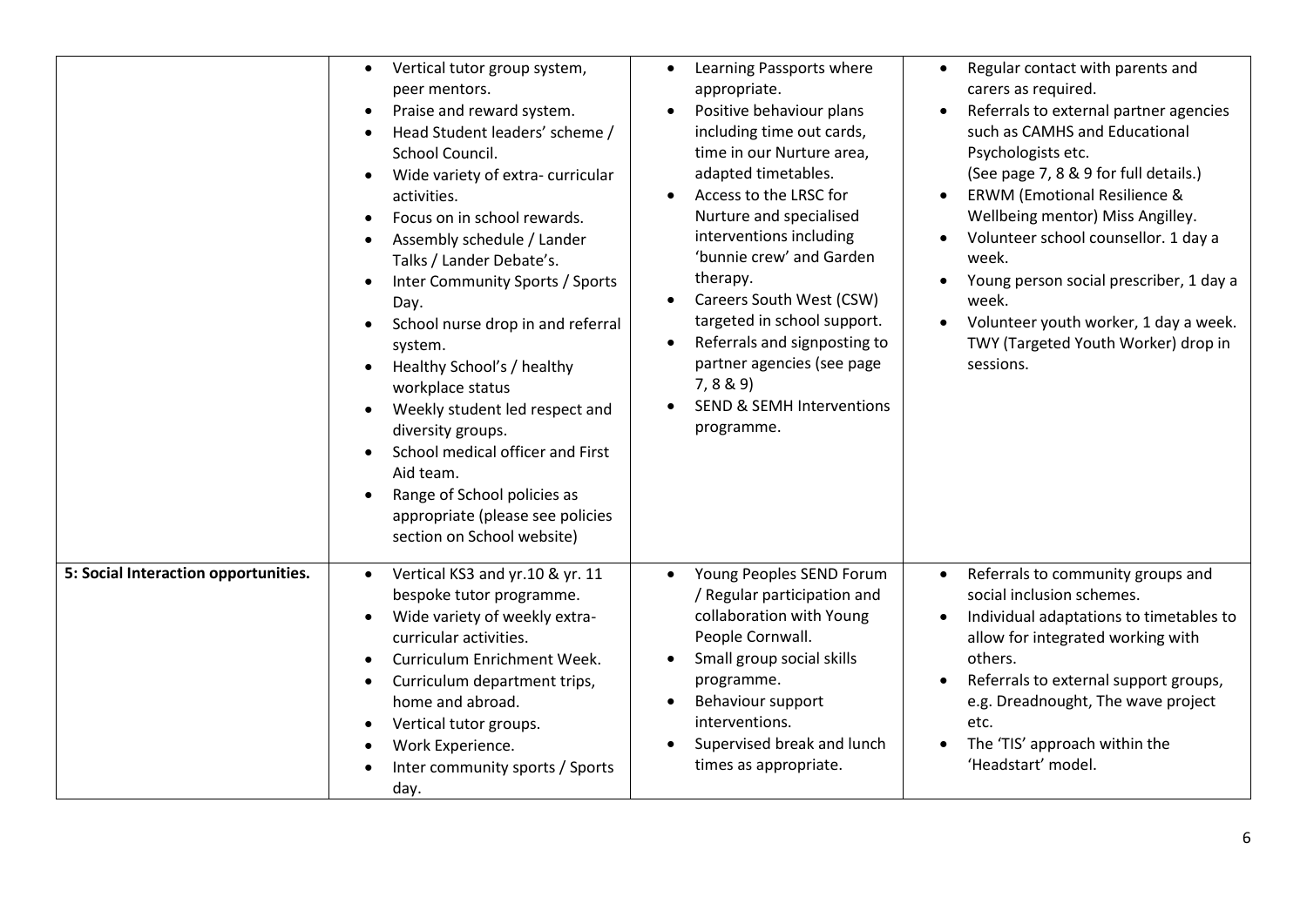|                                                                                                                        | Assembly schedule / Lander<br>Talks / Lander Debate's.<br><b>School Production: Involving</b><br>students across all Key Stages /<br>ability ranges.<br>Cathedral Carol Service.<br><b>Celebration of Achievement</b><br>evening.<br>Sports presentation evening.<br>Community Sports competitions.<br>Young enterprise.<br>Year 11 entertainment.<br>Summer Fun in the Sun.<br>Year 10 Work Experience.<br>Year 11 Leavers' Ball.<br>$\bullet$                                                                                                            | Supervised small group<br>$\bullet$<br>activities within tutor time<br>as appropriate.<br>1-1 support at break and<br>$\bullet$<br>lunchtime as required,<br>including access to extra-<br>curricular activities and<br>trips.<br>LRSC including our Nurture<br>provision.<br><b>SEND &amp; SEMH Interventions</b><br>$\bullet$<br>programme.                                                                                                                                                                                                                                                                                                                            | 1-1 break and lunchtime support as<br>required, including access to extra-<br>curricular activities and trips.<br>LRSC including our Nurture provision.<br>Young person social prescriber, 1 day a<br>week.<br>ASD girls group.                                                                                                                                                                                                                                                                     |
|------------------------------------------------------------------------------------------------------------------------|------------------------------------------------------------------------------------------------------------------------------------------------------------------------------------------------------------------------------------------------------------------------------------------------------------------------------------------------------------------------------------------------------------------------------------------------------------------------------------------------------------------------------------------------------------|--------------------------------------------------------------------------------------------------------------------------------------------------------------------------------------------------------------------------------------------------------------------------------------------------------------------------------------------------------------------------------------------------------------------------------------------------------------------------------------------------------------------------------------------------------------------------------------------------------------------------------------------------------------------------|-----------------------------------------------------------------------------------------------------------------------------------------------------------------------------------------------------------------------------------------------------------------------------------------------------------------------------------------------------------------------------------------------------------------------------------------------------------------------------------------------------|
| 6: The physical environment.<br><b>Accessibility</b><br>$\bullet$<br>Safety<br><b>Positive learning</b><br>environment | DDA compliance policies in<br>$\bullet$<br>place.<br>School site risk assessments.<br>In school risk assessments<br>reviewed annually with external<br>H&S adviser.<br>Trained outdoor education<br>officer with oversight of risk<br>assessments for all trips and<br>visits.<br>Building management via<br>Interserve / In house site<br>manager.<br>School nurse drop in and referral<br>system.<br>Qualified teachers in all<br>$\bullet$<br>specialist subjects.<br>Medical / First Aid Team.<br>Safeguarding Team.<br>Student Support Pastoral Team. | Skilled management of<br>$\bullet$<br>medical needs and regularly<br>updated training: Epilepsy,<br>Diabetes, Allergies etc.<br>Liaison with medical<br>$\bullet$<br>professionals.<br>Fire safety PEEPS (Personal<br>$\bullet$<br><b>Education Evacuation Plans)</b><br>both for ARB and individual<br>students as required.<br>Regular meetings with<br>$\bullet$<br>SENDCo and Medical officer,<br>Safeguarding team, Student<br>Support and Heads of<br>Community.<br>Team around the child<br>$\bullet$<br>professional's meetings.<br>Reasonable adjustments<br>$\bullet$<br>made as required.<br>The Graduated approach:<br>$\bullet$<br>Assess, Plan, Do Review. | Specialist mobility equipment /regular<br>training.<br>Liaison with external professionals e.g.<br>the equipment loan store.<br>Care plans jointly written with medical<br>professionals and parents / carers.<br>1:1 TA support as required.<br>TA support where relevant for access<br>to disabled facilities, physiotherapy<br>and intimate personal care.<br>Individual student's Risk Assessments.<br>Individual Intimate care plans, Manual<br>handling plans, behaviour<br>management plans. |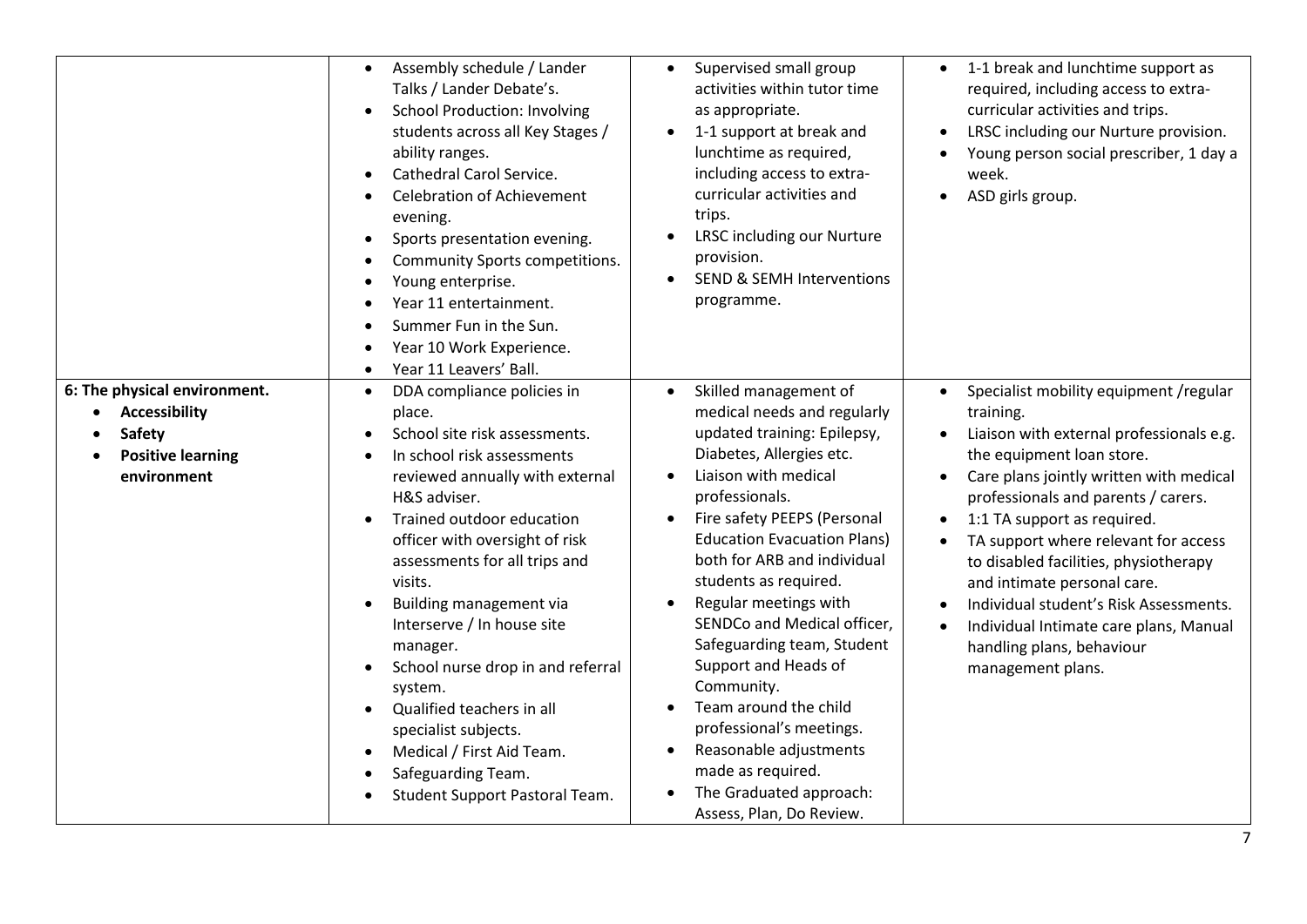|                                   | Anti-Bullying policy.<br>Single equality scheme in place.<br>Equality and Diversity Policy.<br>Accessibility audit tool and<br>School Accessibility Plan.<br>SEND Policy.<br>$\bullet$<br>ARB Safety Plan.<br>Intimate care & safe touch<br>policy.<br>Use of restrictive physical<br>$\bullet$<br>intervention methods policy.<br>Staff training in; Team Teach,<br>Manual Handling, Hygiene and<br>infection control, Epilepsy and<br>Diabetes awareness.<br>Displays and success images in<br>classrooms and corridors.<br>Lift maintained and accessible<br>with student pass.<br>Structured rules for moving<br>$\bullet$<br>around the building.<br>Duty staff / supervision rota.<br>Separate staff and student<br>entrances and exits. |                                                                                                                                                                                                                                                                                             |                                                                                                                                                                                                                                                                                                                                                                       |
|-----------------------------------|------------------------------------------------------------------------------------------------------------------------------------------------------------------------------------------------------------------------------------------------------------------------------------------------------------------------------------------------------------------------------------------------------------------------------------------------------------------------------------------------------------------------------------------------------------------------------------------------------------------------------------------------------------------------------------------------------------------------------------------------|---------------------------------------------------------------------------------------------------------------------------------------------------------------------------------------------------------------------------------------------------------------------------------------------|-----------------------------------------------------------------------------------------------------------------------------------------------------------------------------------------------------------------------------------------------------------------------------------------------------------------------------------------------------------------------|
| 7: Transition from year to year / | Meeting with year 6 teachers /                                                                                                                                                                                                                                                                                                                                                                                                                                                                                                                                                                                                                                                                                                                 | Enhanced transition for<br>$\bullet$                                                                                                                                                                                                                                                        | Tailored transition package for                                                                                                                                                                                                                                                                                                                                       |
| setting to setting.               | parents and students within<br>transition visits to feeder<br>primary schools.<br>Year 6 transition programme.<br>Year 6 induction days.<br>Heads of Community for all 4<br>pastoral communities.<br>Pastoral Manager for all year<br>$\bullet$<br>groups.<br>IAG (Information Advice and<br>Guidance) for all students in                                                                                                                                                                                                                                                                                                                                                                                                                     | vulnerable students as<br>identified by Primary School<br>staff.<br>Enhanced transition for<br>vulnerable year 11 students<br>as identified in house.<br>CSW individual support<br>$\bullet$<br>available for vulnerable year<br>11's.<br>Tailored in house IAG for<br>vulnerable students. | vulnerable yr. 6/ yr. 11 students.<br>Liaison with feeder SENDCo, year 6<br>teacher, parents and carers regarding<br>transition support.<br>RLS SEND team requests to attend all<br>year 6 EHCP annual reviews.<br>Links with local further education<br>$\bullet$<br>providers, who also attend all EHCP<br>Annual Reviews of year 11 students to<br>aid transition. |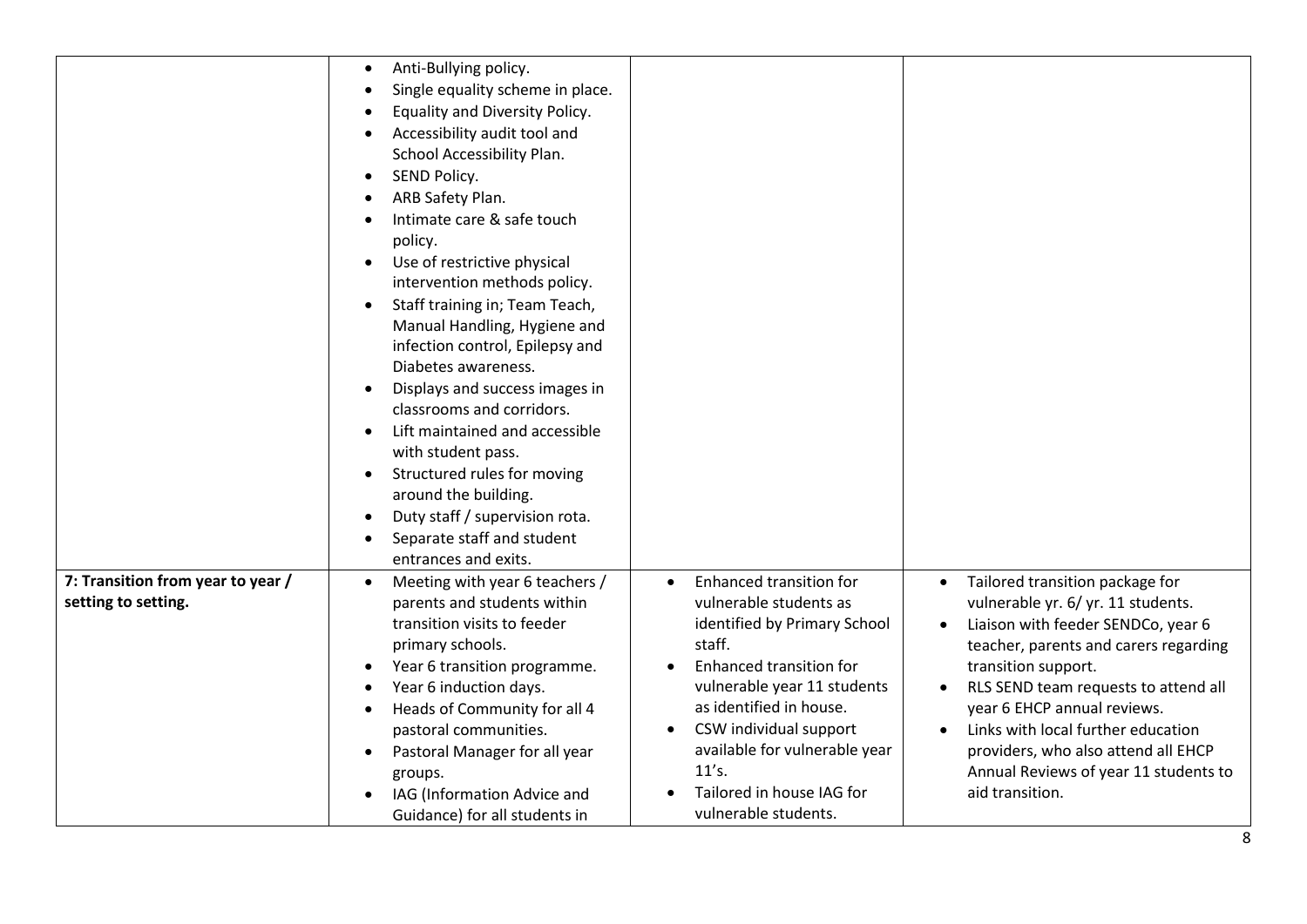|                                            | year 9 with regards to options /<br>KS4 in relation to College<br>preference.<br>Year 10 College taster days.<br>Year 10 Work Experience.<br>$\bullet$<br>Year 11 College transition<br>$\bullet$<br>assemblies / visits / interviews.<br>Year 11 College applications<br>completed through PHSE<br>curriculum.<br>SEND Transfer of information<br>form.                                                                                                                                                                                                                                                                                                                                                                                                          | Liaison with local post 16<br>$\bullet$<br>providers and Career South<br>West regarding appropriate<br>vocational courses /<br>provision.<br>Learning Passport review<br>$\bullet$<br>meetings with Parent /<br>Carer, SEND team and key<br>worker.<br>SENDCo termly review of all<br>SEND students' progress.<br>Enhanced work experience<br>package.                                                                                                                                                                                                                                                                                         | Careers South West (CSW) involved in<br>$\bullet$<br>transition of students on EHC Plans<br>from year 11 onwards.<br>Enhanced / extra college transition<br>visits for year 11 vulnerable students<br>and those on EHC Plans.                                                                                                                                                                                                                                                                                                                                                                                                                                                                                                   |
|--------------------------------------------|-------------------------------------------------------------------------------------------------------------------------------------------------------------------------------------------------------------------------------------------------------------------------------------------------------------------------------------------------------------------------------------------------------------------------------------------------------------------------------------------------------------------------------------------------------------------------------------------------------------------------------------------------------------------------------------------------------------------------------------------------------------------|------------------------------------------------------------------------------------------------------------------------------------------------------------------------------------------------------------------------------------------------------------------------------------------------------------------------------------------------------------------------------------------------------------------------------------------------------------------------------------------------------------------------------------------------------------------------------------------------------------------------------------------------|---------------------------------------------------------------------------------------------------------------------------------------------------------------------------------------------------------------------------------------------------------------------------------------------------------------------------------------------------------------------------------------------------------------------------------------------------------------------------------------------------------------------------------------------------------------------------------------------------------------------------------------------------------------------------------------------------------------------------------|
| 8: Partnership with parents and<br>carers. | Year 5/6 Open Evening.<br>$\bullet$<br>Year 7 Parent information<br>Evening.<br>Year 7 meet the tutor Cheese<br>$\bullet$<br>and Wine evening.<br>Year 7 English and Maths<br>$\bullet$<br>information evening.<br>Year 10 English and Maths<br>$\bullet$<br>information evening.<br>Termly progress and behaviour<br>$\bullet$<br>for learning reports to parents.<br>Parents' Evenings.<br>$\bullet$<br>SEND team available at all above<br>$\bullet$<br>events.<br>Parent questionnaire given out<br>$\bullet$<br>at parents' evening.<br>Weekly Bulletin.<br>$\bullet$<br>School Website.<br>SIMS In Touch communication<br>$\bullet$<br>via email / text message.<br>Sports Day.<br>$\bullet$<br>Sports presentation evening.<br>Celebration of Achievement. | Parental meetings with,<br>$\bullet$<br><b>Assistant Head Teachers,</b><br>Head of Communities and<br>Pastoral support managers<br>as appropriate.<br><b>Parental Meetings with</b><br>$\bullet$<br>SEND team as appropriate.<br>Parental meetings with<br>$\bullet$<br>Tutor on request.<br>SEND information letter to<br>$\bullet$<br>year 6 Parents / Carers.<br>In house Educational<br>$\bullet$<br><b>Welfare Officer</b><br>Involvement.<br>Safeguarding officer liaison.<br>Police Liaison Officer<br>$\bullet$<br>Involvement.<br>Learning Passport review<br>$\bullet$<br>meetings with Parent /<br>Carer, SENDCO and key<br>worker. | <b>EHCP Annual Reviews.</b><br>$\bullet$<br>Learning passport review meetings.<br>$\bullet$<br>MAM (Multi Agency meetings)<br>$\bullet$<br>Child in Need (CHIN) meetings.<br>$\bullet$<br>Child Protection meetings (CP)<br>$\bullet$<br>Children in Care reviews (CIC)<br>$\bullet$<br>Email updates and communication with<br>SENDCo / Tutor / Head of Community /<br>Pastoral Manager.<br>SEND Parental questionnaire / Coffee<br>Mornings.<br>SEND parental engagement learning<br>sessions.<br>ARK fundraiser / coffee morning<br>events.<br>Signposting to the Care in Cornwall<br>$\bullet$<br>(Cornwall Family Information Service)<br>website / SENDIASS team and other<br>appropriate external agencies.<br>ASD café. |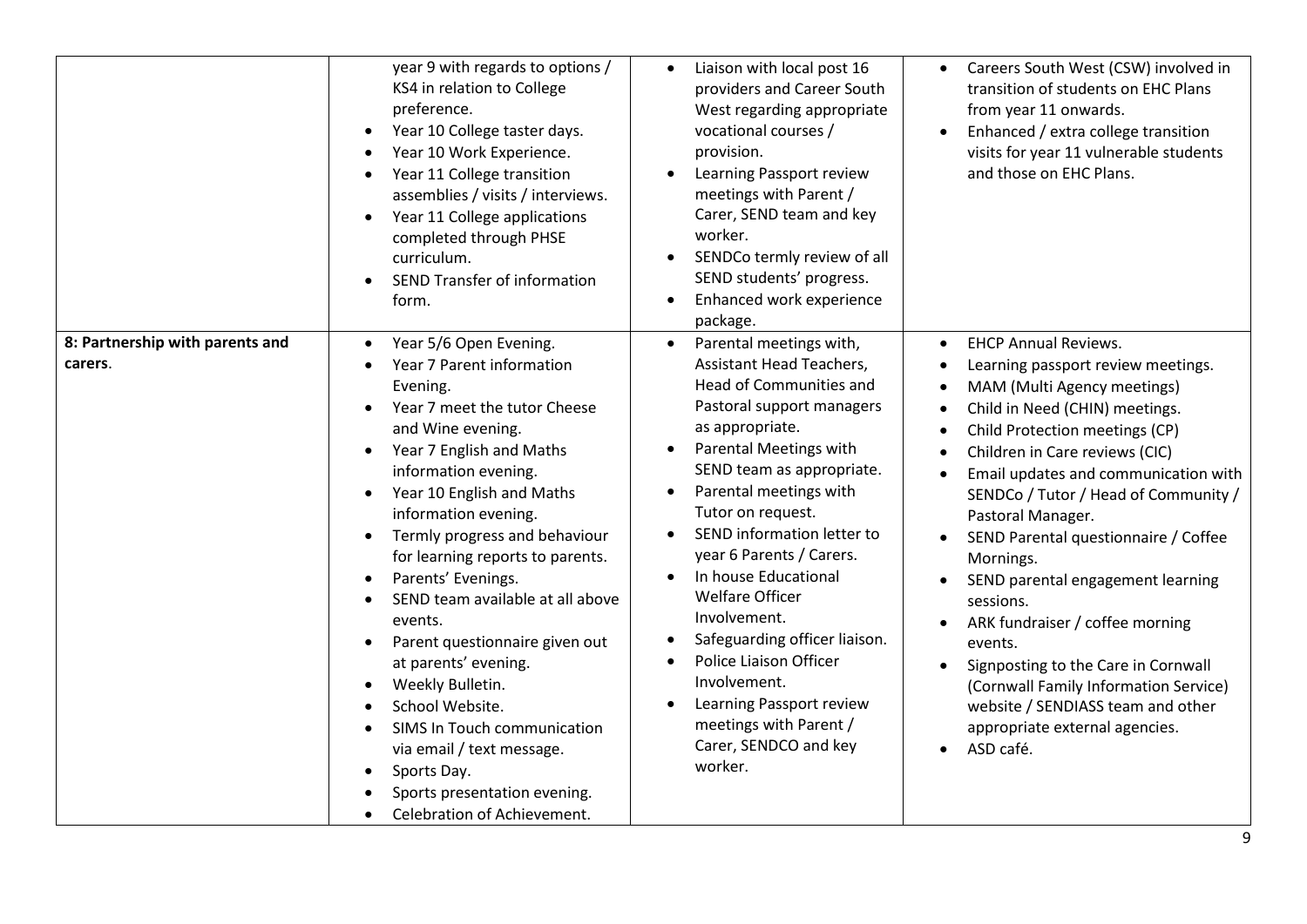| 9: Listening to and responding to<br>children and young people. | School Production.<br>$\bullet$<br>Cathedral Carol Service.<br>٠<br>Student voice via School council,<br>$\bullet$<br>Student leader Scheme.<br>Tutor programme, including<br>٠<br>buddy system.                                                                               | Learning Passport review<br>meetings.<br><b>Graduated Approach:</b><br>Assess, Plan, Do, Review                                                                                                            | EHCP review process including 'All<br>About Me' documentation.<br>Individual timetables and bespoke<br>curriculum models. |
|-----------------------------------------------------------------|--------------------------------------------------------------------------------------------------------------------------------------------------------------------------------------------------------------------------------------------------------------------------------|------------------------------------------------------------------------------------------------------------------------------------------------------------------------------------------------------------|---------------------------------------------------------------------------------------------------------------------------|
|                                                                 | Informal discussions.<br><b>Assemblies</b><br>$\bullet$<br>Inter community competition.<br><b>Student Support</b><br>٠<br>KS4 progress monitoring via<br>$\bullet$<br>Head of Key Stage and KS4<br>Assistant Headteacher.<br>Student led respect and diversity<br>٠<br>groups. | meetings.<br>Home School<br>communication as<br>appropriate.<br>SEND Student questionnaire<br><b>SEND Parental</b><br>questionnaire.<br>LRSC nurture provision.<br>Student leaders.<br>Curriculum leaders. | Alternative communication methods.<br>Makaton / BSL / Pecs and signing.                                                   |

### **Services and external organisations we work with:**

| Organisation                          | What they do in brief                                                                                                                                               | <b>Contact details</b>               |
|---------------------------------------|---------------------------------------------------------------------------------------------------------------------------------------------------------------------|--------------------------------------|
| <b>Autism Spectrum Team</b>           | The Autism Spectrum Team is a service supporting                                                                                                                    | 01872 323022                         |
|                                       | young people with autism.                                                                                                                                           |                                      |
| <b>CAMHS</b>                          | Child and Adolescent Mental Health Services (CAMHS),                                                                                                                | 01872 221 400                        |
|                                       | support children and young people up to the age of 18.                                                                                                              |                                      |
| <b>Careers South West</b>             | Careers South West become involved with your child at                                                                                                               |                                      |
|                                       | their Year 11 EHCP Transition Review.                                                                                                                               | 0800 9755 111                        |
|                                       | CSW begins to outline to parents/carers and young                                                                                                                   |                                      |
|                                       | people the options available to them when they leave                                                                                                                | contact@cswgroup.co.uk               |
|                                       | KS4 education.                                                                                                                                                      |                                      |
|                                       |                                                                                                                                                                     |                                      |
| <b>Cognition and Learning Service</b> | The service supports schools in ensuring the effective<br>inclusion, achievement and progression of children and<br>young people with Cognition and Learning needs. | cognitionandlearning@cornwall.gov.uk |
|                                       |                                                                                                                                                                     |                                      |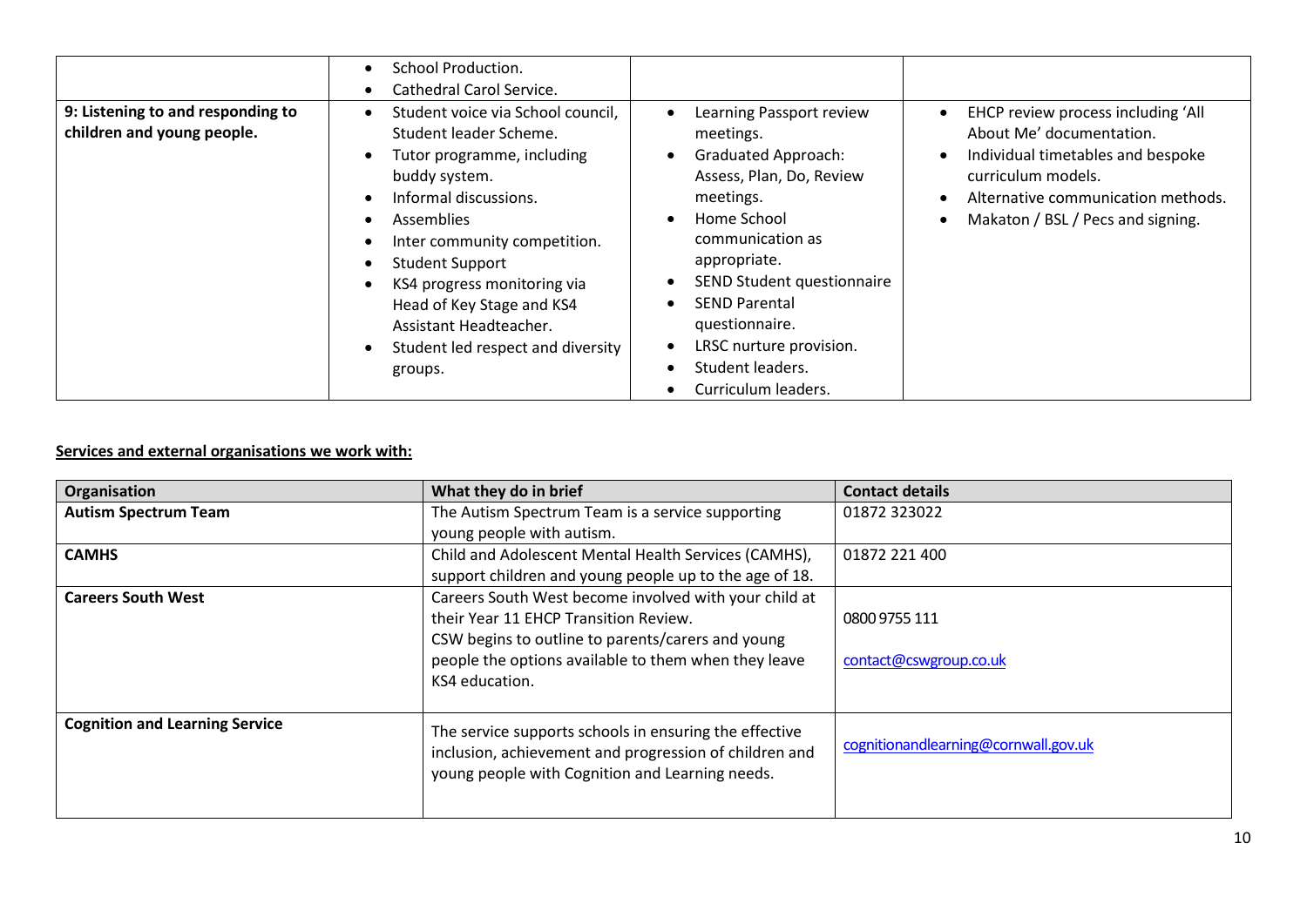|                                                                                       | The service works with learners with Specific Learning<br>Difficulties (SpLD - including dyslexia) and Moderate (or                                                                                                                                                                                                                                                                                                                                     |                                                       |
|---------------------------------------------------------------------------------------|---------------------------------------------------------------------------------------------------------------------------------------------------------------------------------------------------------------------------------------------------------------------------------------------------------------------------------------------------------------------------------------------------------------------------------------------------------|-------------------------------------------------------|
|                                                                                       | general) Learning Difficulties (MLD - including Down's<br>syndrome).                                                                                                                                                                                                                                                                                                                                                                                    |                                                       |
| <b>Cornwall Dyslexia Association</b>                                                  | Support the needs of dyslexic children and young people                                                                                                                                                                                                                                                                                                                                                                                                 | 01872 222 911                                         |
| <b>County Transport Team</b>                                                          | Arrange home/school transport. Work in conjunction                                                                                                                                                                                                                                                                                                                                                                                                      | 0300 1234 100                                         |
|                                                                                       | with the school to produce an up to date risk                                                                                                                                                                                                                                                                                                                                                                                                           |                                                       |
|                                                                                       | assessment of each child to inform travel plan.                                                                                                                                                                                                                                                                                                                                                                                                         |                                                       |
| <b>External Providers:</b>                                                            |                                                                                                                                                                                                                                                                                                                                                                                                                                                         | Please contact the school SEND team in first instance |
| BF Adventure: Developing students' confidence, self-esteem independence.              |                                                                                                                                                                                                                                                                                                                                                                                                                                                         | should you require any advice or guidance regarding   |
|                                                                                       | CLEAR: Specialised service to help Children and Young People who had experienced or witnessed abusive                                                                                                                                                                                                                                                                                                                                                   | these external providers.                             |
| relationships.                                                                        |                                                                                                                                                                                                                                                                                                                                                                                                                                                         |                                                       |
| Dreadnought: Support for students with emotional well-being, anger management issues. |                                                                                                                                                                                                                                                                                                                                                                                                                                                         | SEND@richardlander.cornwall.sch.uk                    |
|                                                                                       | Jigsaw: A programme that aims to help children, young people, parents and carers who have alleged sexual                                                                                                                                                                                                                                                                                                                                                |                                                       |
| abuse.                                                                                |                                                                                                                                                                                                                                                                                                                                                                                                                                                         | 01872 273 750                                         |
| Kooth: Award winning online counselling for 11-25 year olds.                          |                                                                                                                                                                                                                                                                                                                                                                                                                                                         |                                                       |
| Penhaligon's Friends: Support for students who have suffered bereavement.             |                                                                                                                                                                                                                                                                                                                                                                                                                                                         |                                                       |
| SHARE Mentors: Information and guidance service for young people aged 13-15 years.    |                                                                                                                                                                                                                                                                                                                                                                                                                                                         |                                                       |
|                                                                                       | White Gold: Mentoring service helping young people back into education, training and mainstream society.                                                                                                                                                                                                                                                                                                                                                |                                                       |
| <b>Early Help Hub</b>                                                                 | A skilled team of professionals from Cornwall's Integrated                                                                                                                                                                                                                                                                                                                                                                                              | 01872 322277                                          |
|                                                                                       | Health and Children's Services. They process referrals and                                                                                                                                                                                                                                                                                                                                                                                              |                                                       |
|                                                                                       | gather further relevant information from Cornwall                                                                                                                                                                                                                                                                                                                                                                                                       | earlyhelphub@cornwall.gov.uk                          |
|                                                                                       | Partnership NHS Foundation Trust, Education and Council                                                                                                                                                                                                                                                                                                                                                                                                 |                                                       |
|                                                                                       | records. The Hub works in partnership with: Family                                                                                                                                                                                                                                                                                                                                                                                                      | https://www.cornwall.gov.uk/health-and-social-        |
|                                                                                       | Information Service (FIS), Cornwall Partnership NHS                                                                                                                                                                                                                                                                                                                                                                                                     | care/childrens-services/early-help/parents/what-is-   |
|                                                                                       | Foundation Trust (CFT) Care Management Centre (CMC),                                                                                                                                                                                                                                                                                                                                                                                                    | the-early-help-hub/                                   |
|                                                                                       | and the Multi Agency Referral Unit (MARU), to ensure that                                                                                                                                                                                                                                                                                                                                                                                               |                                                       |
|                                                                                       | the right support, information and guidance is offered The                                                                                                                                                                                                                                                                                                                                                                                              |                                                       |
|                                                                                       |                                                                                                                                                                                                                                                                                                                                                                                                                                                         |                                                       |
|                                                                                       |                                                                                                                                                                                                                                                                                                                                                                                                                                                         |                                                       |
|                                                                                       |                                                                                                                                                                                                                                                                                                                                                                                                                                                         |                                                       |
|                                                                                       |                                                                                                                                                                                                                                                                                                                                                                                                                                                         |                                                       |
|                                                                                       |                                                                                                                                                                                                                                                                                                                                                                                                                                                         |                                                       |
|                                                                                       |                                                                                                                                                                                                                                                                                                                                                                                                                                                         |                                                       |
|                                                                                       |                                                                                                                                                                                                                                                                                                                                                                                                                                                         |                                                       |
| <b>Educational Psychologists</b><br><b>HSS</b><br><b>Hearing Support Service</b>      | parent and professional are both informed of the outcome<br>Educational Psychologists are specialists in learning,<br>behaviour and child development. They work directly with<br>children and young people as well as providing expert<br>advice to their parents and carers, and other adults who<br>teach and support them.<br>The teacher for hearing impaired pupil's work on a needs<br>based service. They undertake hearing tests each term and | 01872 322888<br>01726 61004                           |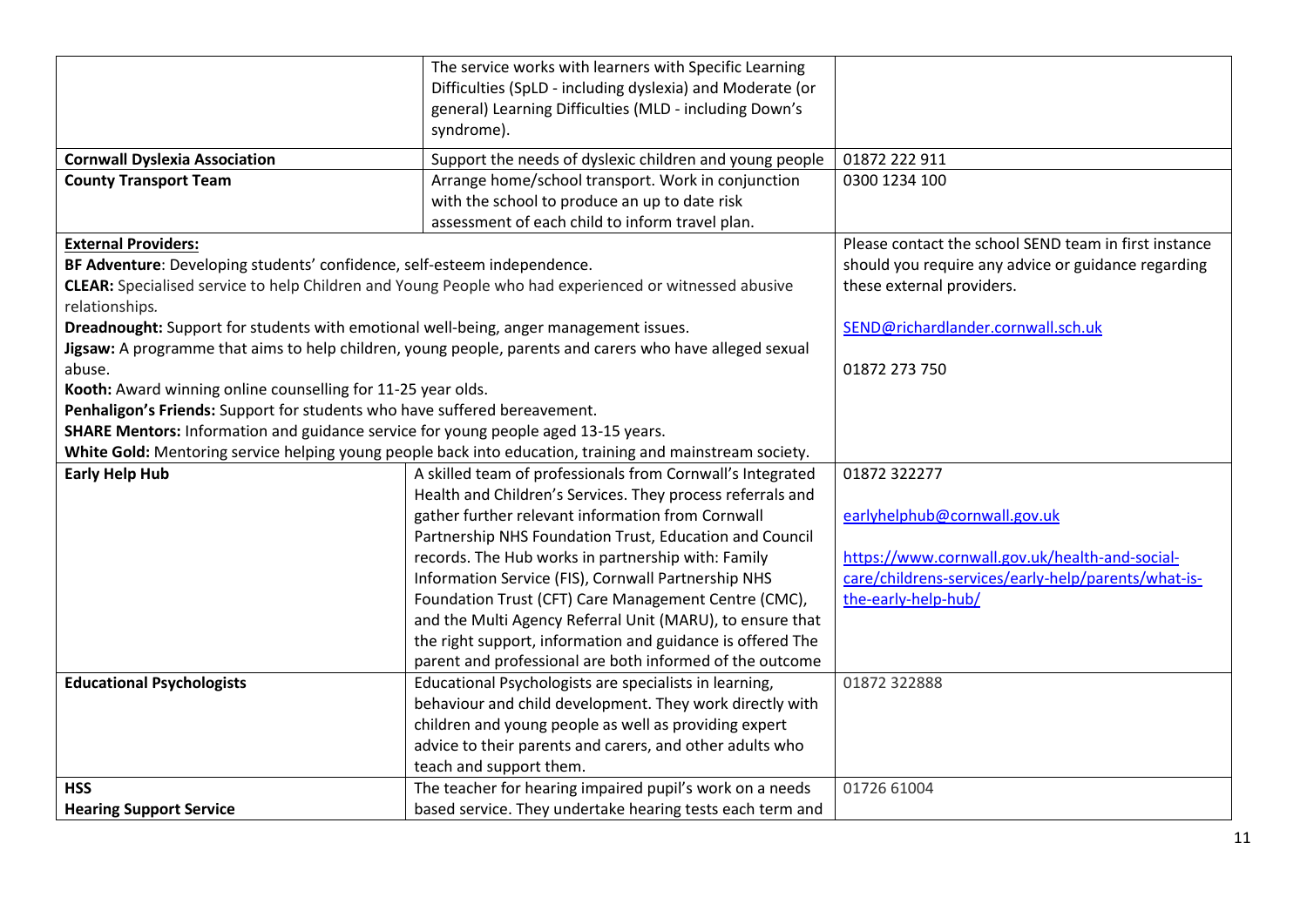|                                                 | recommendations are made which outlines appropriate             |                                                                                                            |
|-------------------------------------------------|-----------------------------------------------------------------|------------------------------------------------------------------------------------------------------------|
|                                                 | strategies to be used within the classroom.                     |                                                                                                            |
| <b>S.A.L.T</b>                                  | The Speech and Language Therapy Team works with                 | 01208 834488                                                                                               |
| <b>Speech and Language Therapy Service</b>      | children, young people and their families in order to help      |                                                                                                            |
|                                                 | children who have difficulties with communication or with       |                                                                                                            |
|                                                 | eating, drinking and swallowing.                                |                                                                                                            |
| <b>SENDIASS</b>                                 | Information, advice, support and training for young people      | 01736 751921                                                                                               |
| Special Educational Needs and Disabilities      | and parents / carers of children with SEND (0-25). The          |                                                                                                            |
| <b>Information Advice &amp; Support Service</b> | service is confidential, independent, impartial and free.       |                                                                                                            |
| <b>SEND Statutory Assessment and Provision</b>  | The admissions process for an Area Resource Base (ARB) is       | 01872 324242                                                                                               |
| <b>Team Cornwall Council</b>                    | via an education, health and care (EHC) statutory               |                                                                                                            |
|                                                 | assessment or through the information and evidence              |                                                                                                            |
|                                                 | gathered at an annual review meeting. The decision about        |                                                                                                            |
|                                                 | allocation of these places is the responsibility of the Special |                                                                                                            |
|                                                 | Educational Needs Resource Panel (SERP).                        |                                                                                                            |
|                                                 |                                                                 | Truro Children's Social Care office:                                                                       |
| <b>Social Care</b>                              | Children's Social Workers practice across an extensive          | 0300 1234 101                                                                                              |
|                                                 | range of services to help and support children, young           |                                                                                                            |
|                                                 | people and their families throughout the county.                | When Social Care offices are closed you can call                                                           |
|                                                 | In each area of Cornwall there are the Early Help and           | 01208 251 300 (for emergencies only)                                                                       |
|                                                 | Protection Services which include                               |                                                                                                            |
|                                                 |                                                                 | MARU: Multi Agency Referral Unit: 0300 1231 116                                                            |
|                                                 | 2 Early Help Locality Teams<br>$\bullet$                        | multiagencyreferralunit@cornwall.gov.uk                                                                    |
|                                                 | 3 Children in Need Teams                                        |                                                                                                            |
|                                                 | 2 Child Protection Teams                                        |                                                                                                            |
|                                                 | 1 Child in Care Team                                            | The Multi-Agency Advice Team (MAAT) is a                                                                   |
|                                                 |                                                                 | multidisciplinary team within the MARU. The MAAT                                                           |
|                                                 |                                                                 | provides advice and consultation in cases where the                                                        |
|                                                 | Contacts and Referrals are made through the Early Help          | LSCB threshold for statutory social work intervention is<br>not met. The MAAT gathers more information and |
|                                                 | Hub and our Multi-Agency Referral Unit (MARU) for social        | considers those cases that are on the cusp of the                                                          |
|                                                 | care provision.                                                 | threshold criteria for social work.                                                                        |
| <b>VSS</b>                                      | The Vision support service works with children and young        | vision.support@cornwall.gov.uk                                                                             |
| <b>Vision Support Service</b>                   | people (0-25 years) with a diagnosed visual impairment in       |                                                                                                            |
|                                                 | their homes, early year's settings and schools to enable        |                                                                                                            |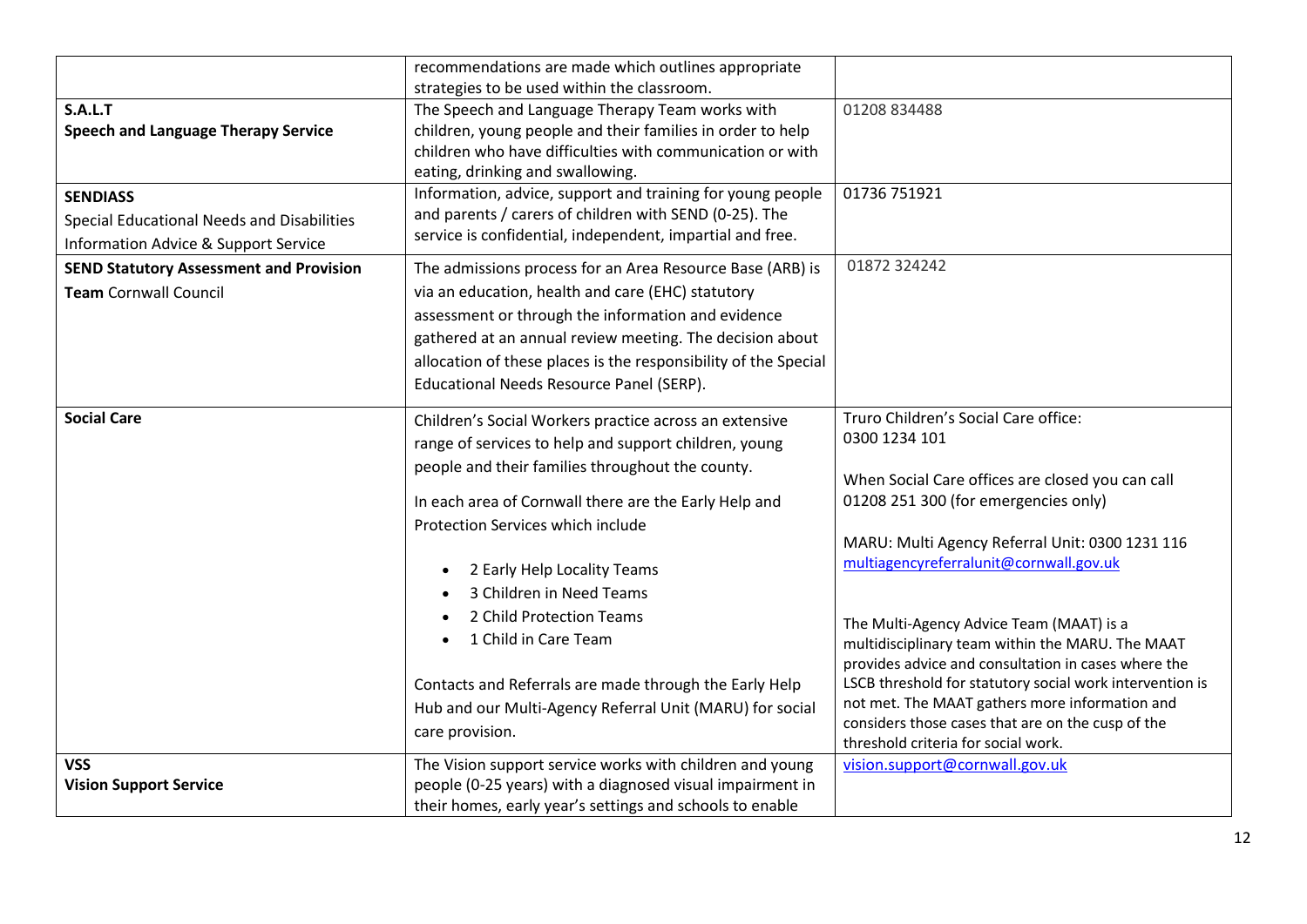| them to overcome barriers to their education<br>i caused by |  |
|-------------------------------------------------------------|--|
| their vision loss.                                          |  |

**For more information about these and other organisations of support in Cornwall follow this link to the Care and support in Cornwall website (previously the Family Information Service, FIS) to view the SEND Local Offer:** [www.supportincornwall.org.uk](http://www.supportincornwall.org.uk/)

## **Answers to Frequently asked Questions:**

- **1. How does your school know if children need extra help and what should I do if I think my child may have special educational needs?** 
	- We follow the guidelines as set out in the SEND Code of Practice, which recommends a graduated approach with a system of Assess, Plan, Do and Review.
	- KS2 assessments forwarded to RLS in the summer term of year 6. This will advise appropriate curriculum provisions and setting arrangements where necessary.
	- Further information on SEND is transferred to the SENDCo during the induction visits in the spring and summer terms of year 6.
	- Opportunities for parents and carers to make appointments with SEND team prior to induction.
	- SEND team attendance at all EHCP Annual Review transfer meetings for allocated September cohort in the year 6 summer term.
	- Parents who feel their children may need specific support beyond this are advised to make contact with the SEND team, please visit our website for more details.
	- SEND initial concern form, completed by teachers and sent to SENDCo to review.

#### **2. Who is responsible for the progress and success of my child in school?**

- All teachers are responsible for the progress of their individual classes.
- Form tutors support the overall academic progress of their tutees via annual progress reviews, tutor reports and parent's evenings.
- SENDCo responsible for the oversight of progress of SEND students.
- Assistant Headteacher's have the responsibility and oversight of all students in their key stage including SEND students.

#### **3. How will the curriculum be matched to my Childs needs?**

- KS2 SATS data plus SEND information will be used to guide appropriate placement across the curriculum; including those subjects which are setted.
- Depending on need, small group provision may be given to students with regard to developing literacy, numeracy and organisational skills. Specialised interventions can also be offered as the need arises.
- Specific Dyslexia & ASD support is offered to identified students.
- Accredited pathways may be offered at a staged approach through KS3 and KS4 depending on need. This may include a vocational pathway at KS4.
- Specific IAG (Information Advice and Guidance) is given to SEND students at transition points from Y11 onwards regarding GCSE options and transition to further education.

### **4. How will I know how my child is doing and how will you help me to support my child's learning?**

Communication with form tutor.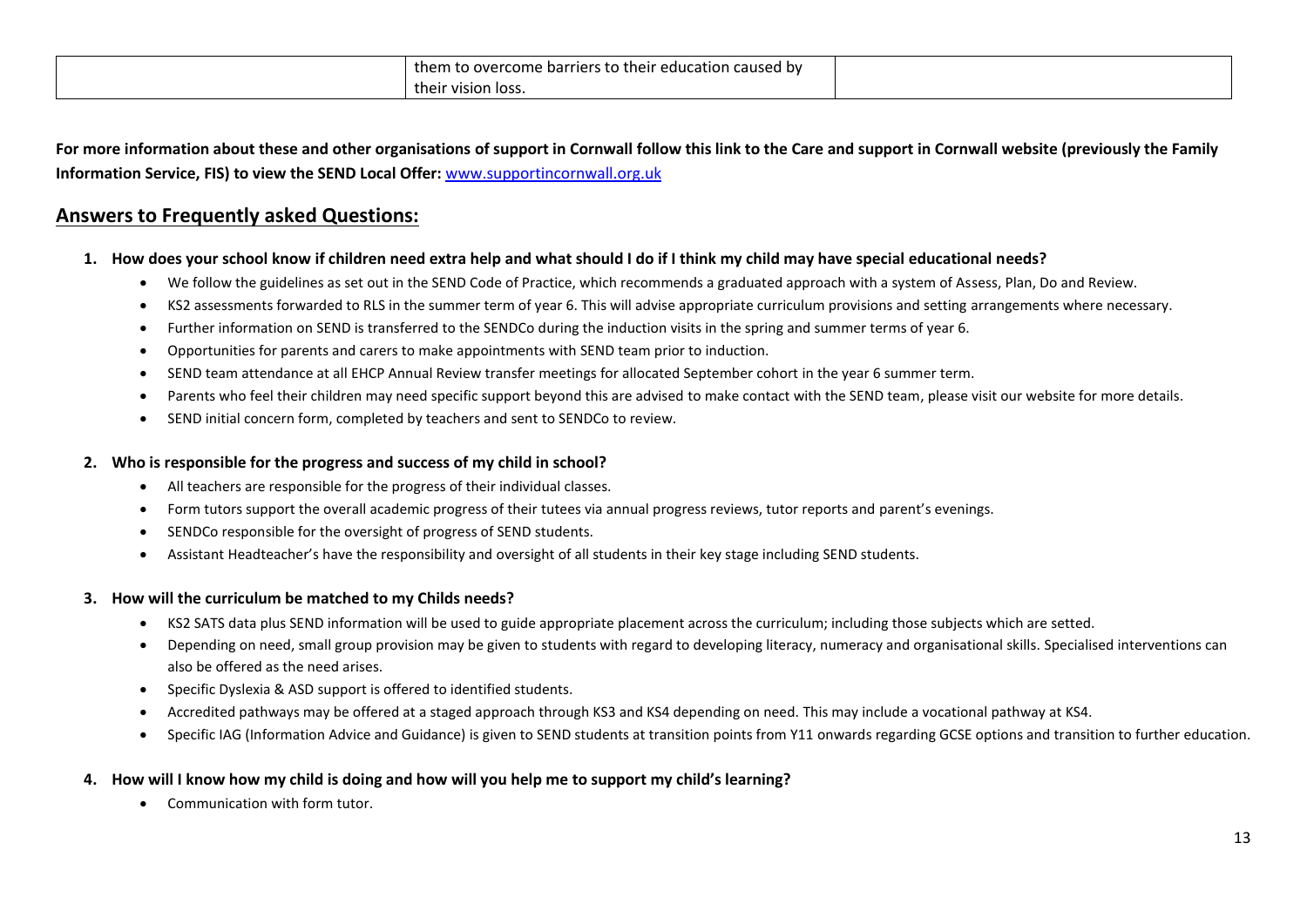- Termly progress reports and BFL's sent home to parents.
- Further reports on behaviour for learning sent home for each year group each term.
- Merit reports are sent home on a weekly basis.
- Homework is accessible to parents via 'Show My Homework / Satchel' website and parents informed if homework is incomplete in any subject.
- Specific Parent Evenings are organised at key points. This includes: Year 7 Induction Evening, Year 7 Literacy/Numeracy evening, and GCSE Maths/English evening.
- Parents able to contact class teacher, SENDCo or year group pastoral manager with regard to further updates on their children's learning, or further support requested

#### **5. What support will there be for my child's overall wellbeing?**

Richard Lander School adopts a 'whole school approach' which ensures that 'All teachers are teachers of children with Special Educational Needs & Disabilities.'

#### **In addition to this we have a Student Support team with vast experience, which includes:**

- Dedicated head of community for each Learning Community.
- Non-teaching Pastoral support manager in each year group.
- Assistant Heads who line-manage all pastoral work.
- Dedicated Safeguarding Officer and Deputy Safeguarding Officer.
- SENDCo and SEND Team.
- Learning resource and support centre LRSC, including our Nurture provision.
- Medical Welfare Officer and School-based Education Welfare Officer.
- SEMH & SEND interventions programme.
- In house Careers and work experience team.
- Liaison with external agencies (eg. CAMHS, Educational Psychology as appropriate).

Parents are encouraged to communicate with the school via any of the above mechanisms.

#### **6. How do I know that my child is safe in school?**

**The structures outlined under Point (5) also work to keep children safe in school. This is with specific reference to the Safeguarding Officer & Deputy Safeguarding Officer, plus the LRSC nurture provision.**

- All legal safeguarding requirements fully in place; including policies and procedures.
- All legal H&S requirements fully in place; including policies and procedures.
- Home/School contact on first day of absence.
- Dedicated Medical Officer.
- Dedicated Health and Safety Officer.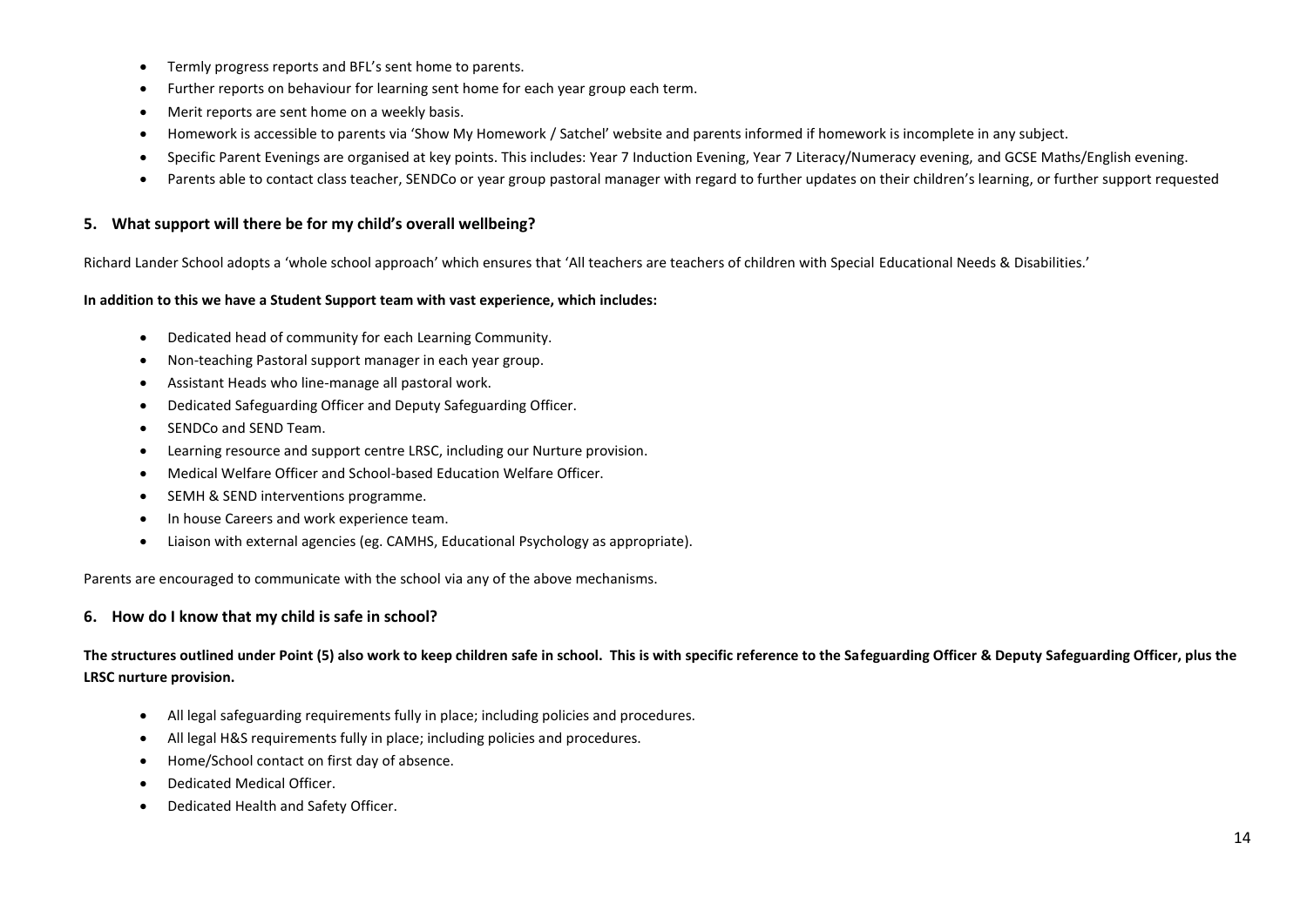Dedicated Safeguarding Officer.

#### **7. What specialist services and expertise are available at or accessed by your school?**

We have access to many external providers that work with us to enhance our existing support team, from Educational Psychologists to NHS staff and charity organisations, for our full list of external agency partners please see pages 9, 10 & 11.

### **8. The SEND qualifications of and SEND training attended by our staff?** The SENDCO, Assistant SENDCo and ARB Manager all hold QTS status.

The SENDCo, Kerry Towers who has overall responsibility of SEND for the mainstream school including the ARB holds a BA (Hons) and PGCert for The National Award for SEND coordination, via Plymouth University. The ARB manager, Catherine Hooper holds a BEd. (Hons), Level 5 Diploma in Teaching and assessing learners with SpLD. For more information about the ARB please visit;<http://www.richardlander.co.uk/curriculum/area-resource-base> or

[https://www.supportincornwall.org.uk/kb5/cornwall/directory/service.page?id=I4lYJ\\_nBQ5k](https://www.supportincornwall.org.uk/kb5/cornwall/directory/service.page?id=I4lYJ_nBQ5k)

#### **All Staff at Richard Lander School participate in annual training, including SEND matters. In the last year staff have received training on;**

 Epilepsy Awareness, Autism including PDA, zones of regulation, Sex and Relationships, Dyslexia, Team Teach, Safer Moving and Handling, Personal Care and infection Control, First Aid, Attachment Awareness, Exam Access Arrangement support, 'TIS' Trauma informed Schools, Emotion Coaching, The 'Teeach' Approach, Intensive interaction as a few examples.

The SENDCo is responsible for auditing the schools staff training needs related to SEND and delivers regular and appropriate updates, inset sessions and bespoke training. SEND matters are built into the Schools inset calendar as well as half termly meetings are scheduled with all SEND department representatives in attendance. Lesson observations, learning walks, TA performance management (including all training needs) form part of the CPD process for the SEND department. The effectiveness of these systems and processes are reviewed annually.

#### **9. How will my child be included in activities outside the classroom including school trips?**

As an inclusive school we aim to offer all opportunities to all children who are a part of our school. Where possible we will provide adult support within our extra-curricular clubs, activities and trips if needed as a requirement for all students' to be able to participate.

#### **10. How accessible is the school environment?**